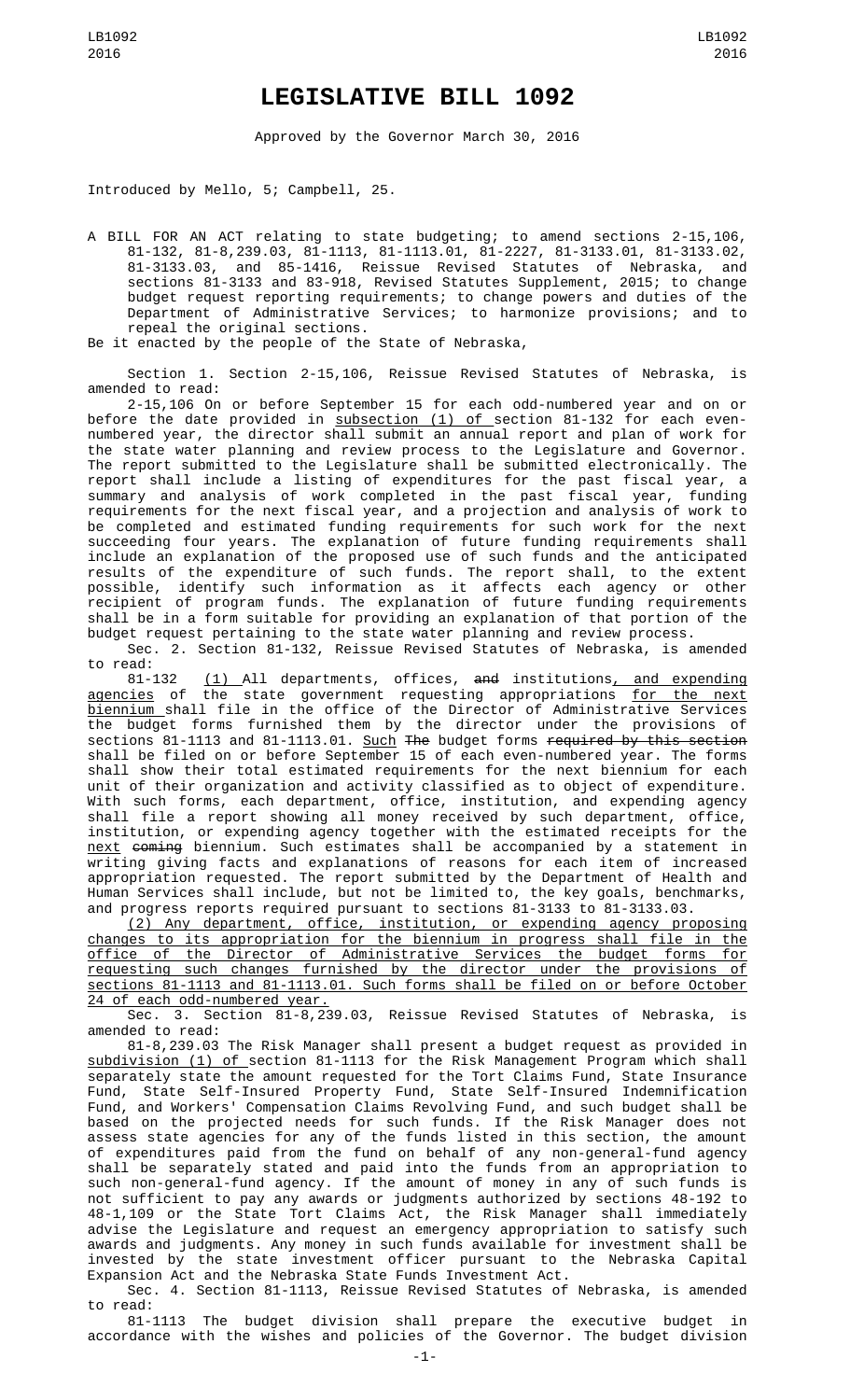shall have the following duties, powers, and responsibilities:

(1) Shall prescribe the forms and procedures to be employed by all departments and agencies of the state in compiling and submitting their individual budget requests and shall set up a budget calendar which shall provide for (a) the date, not later than July 15 of each even-numbered year, for distribution of instructions, (b) the date by which time requests for appropriations by each agency shall be submitted, and (c) the period during which such public hearings as the Governor may elect shall be held for each department and agency. The budget request shall be submitted each even-numbered year no later than the date provided in subsection (1) of section 81-132, shall include the intended receipts and expenditures by programs, subprograms, and activities and such additional information as the administrator may deem appropriate for each fiscal year, <u>including the certification described in</u> subdivision (4) of this section, shall be made upon a biennial basis, and shall include actual receipts and actual expenditures for each fiscal year of the most recently completed biennium and the first year of the current biennium and estimates for the second year of the current biennium and each year of the next ensuing biennium;

(2) Shall prescribe the forms and procedures to be employed by all departments and agencies of the state in compiling and submitting their proposed changes to existing appropriations for the biennium in progress. The budget division shall distribute instructions and forms to all departments and agencies no later than September 15 of each odd-numbered year. Departments and agencies shall submit their proposed changes no later than the date provided in subsection (2) of section 81-132;

(3 2) Shall work with each governmental department and agency in developing performance standards for each program, subprogram, and activity to measure and evaluate present as well as projected levels of expenditures. The budget division shall also work with the Department of Health and Human Services to develop key goals, benchmarks, and methods of quantification of progress required pursuant to sections 81-3133 to 81-3133.03;

(4)(a) Shall develop a certification form and procedure to be included in each budget request under subdivision (1) of this section through which each department and agency shall certify, for each program or practice it administers, whether such program or practice is an evidence-based program or practice, or, if not, whether such program or practice is reasonably capable of becoming an evidence-based program or practice;

(b) For purposes of this subdivision (4):

(i) Evidence-based means that a program or practice (A) offers a high level of research on effectiveness, determined as a result of multiple rigorous<br>evaluations, such as randomized controlled trials and evaluations that evaluations, such as randomized controlled trials and evaluations that incorporate strong comparison group designs or a single large multisite randomized study and (B) to the extent practicable, has specified procedures that allow for successful replication;

(ii) Program or practice means a function or activity that is sufficiently identifiable as a discrete unit of service; and

(iii) Reasonably capable of becoming an evidence-based program or practice means the program or practice is susceptible to quantifiable benchmarks that measure service delivery, client or customer satisfaction, or efficiency;

 $(5 \t3)$  Shall, following passage of legislative appropriations, be responsible for the administration of the approved budget through budgetary allotments;

 $(6 4)$  Shall be responsible for a monthly budgetary report for each department and agency showing comparisons between actual expenditures and allotments, which report shall be subject to review by the director and budget administrator; and

 $(7, 5)$  Shall be responsible for the authorization of employee positions. Such authorizations shall be based on the following:

(a) A requirement that a sufficient budget program appropriation and salary limitation exist to fully fund all authorized positions;

(b) A requirement that permanent full-time positions which have been vacant for ninety days or more be reviewed and reauthorized prior to being filled. If requested by the budget division, the personnel division of the Department of Administrative Services shall review such vacant position to determine the proper classification for the position;

(c) A requirement that authorized positions accurately reflect legislative intent contained in legislative appropriation and intent bills; and

(d) Other relevant criteria as determined by the budget administrator. Sec. 5. Section 81-1113.01, Reissue Revised Statutes of Nebraska, is

amended to read: 81-1113.01 The forms and procedures required pursuant to <u>subdivisions (1)</u> <u>and (2) of section 81-1113 shall only be prepared and distributed after:</u>

(1) The final draft of the proposed budget forms and budget instructions have been provided to the Legislative Fiscal Analyst and an opportunity provided for recommendations from that office;

(2) The budget administrator State Budget Administrator and Legislative Fiscal Analyst have met and discussed the recommended changes; and

(3) A revised final draft of all proposed forms and instructions has been provided to the Legislative Fiscal Analyst.

If the <u>budget administrator</u> <del>State Budget Administrator</del> is unable to accommodate any recommended changes, the Legislative Fiscal Analyst shall be allowed to submit additional forms for the collection of information. Such forms shall be included as an attachment to the forms required by the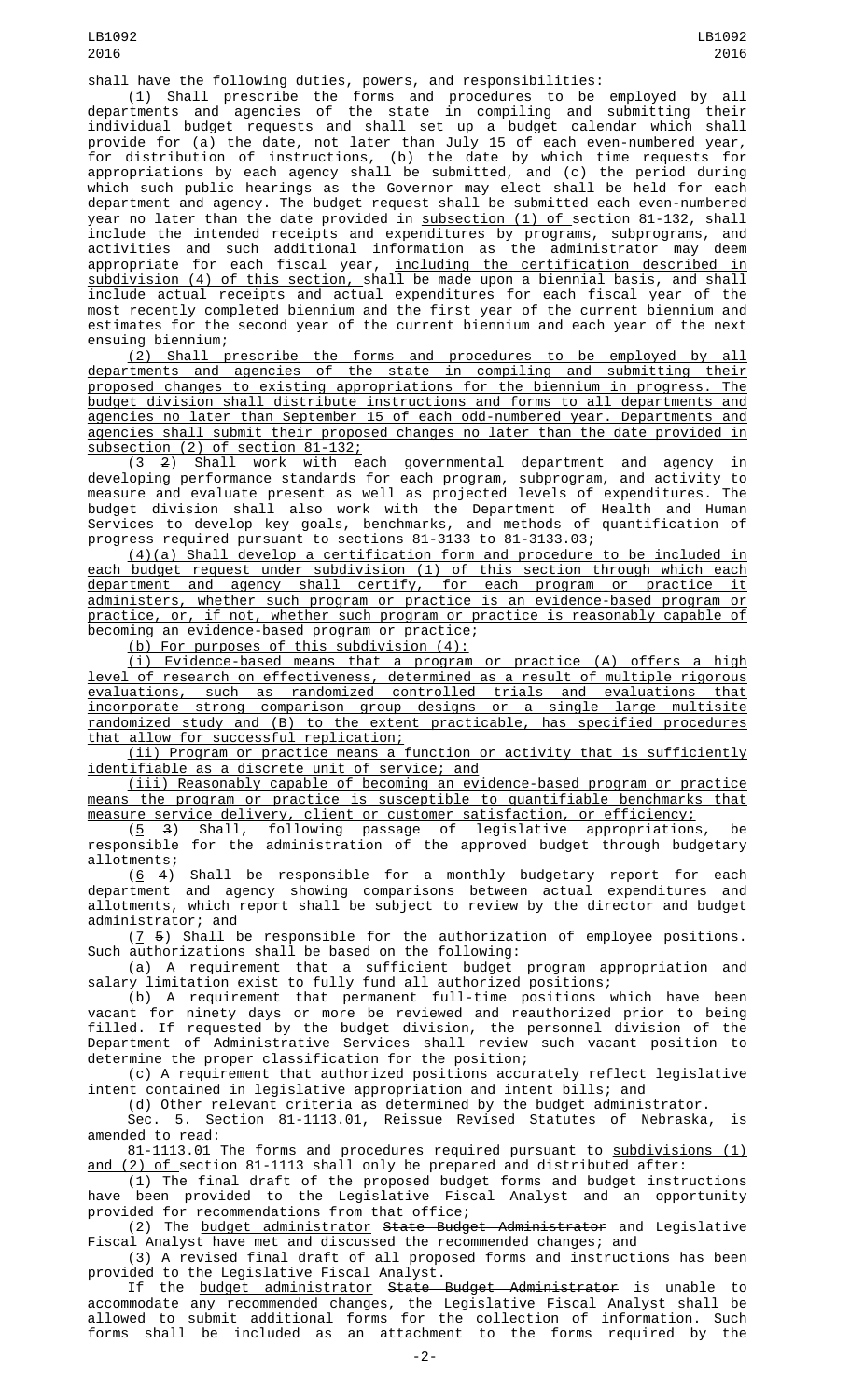Department of Administrative Services. All such forms shall be completed and submitted as a part of the budget submission <u>and amendment p</u>rocess<u> described in</u> subdivisions (1) and (2) of section 81-1113.

Sec. 6. Section 81-2227, Reissue Revised Statutes of Nebraska, is amended to read:

81-2227 Based upon the department-approved plan and budget for each designated area agency on aging, the department shall submit a budget request to the Department of Administrative Services<u>, on or before</u> <del>no later than</del> September 15 for each even-numbered year, except for 2002, no later than the date provided in <u>subsection (1) of section 81-132 for each even-numbered year</u>, for the funds required to achieve the objectives of the Nebraska Community Aging Services Act. Such request shall include all federal funds available to

the department for reimbursement to area agencies on aging. Sec. 7. Section 81-3133, Revised Statutes Supplement, 2015, is amended to read:

81-3133 (1)(a) On or before July 30, 2012, the Division of Children and Family Services of the Department of Health and Human Services shall report in writing its expenditures between January 1, 2012, and June 30, 2012, and the outcomes relating to such expenditures to the Appropriations Committee of the Legislature and the Health and Human Services Committee of the Legislature. Such report shall identify any changes or movement of funds in excess of two hundred fifty thousand dollars relating to child welfare between subprograms within Budget Program 347 and Budget Program 354.

(b) Beginning with the third calendar quarter of 2012, the division shall report electronically its expenditures for each quarter and the outcomes relating to such expenditures within thirty days after the end of the quarter to the Appropriations Committee of the Legislature and the Health and Human Services Committee of the Legislature. Such report shall identify any changes or movement of funds in excess of two hundred fifty thousand dollars relating to child welfare between subprograms within Budget Program 347 and Budget Program 354.

(2)(a) For the biennium ending June 30, 2015, the biennium ending June 30, 2017, and the biennium ending June 30, 2019, the Division of Children and Family Services of the Department of Health and Human Services shall, as part of the appropriations request process pursuant to <u>subsection (1) of </u>section 81-132, include a strategic plan that identifies the main purpose or purposes of each program, verifiable and auditable key goals that the division believes are fair measures of its progress in meeting each program's main purpose or purposes, and benchmarks for improving performance on the key goals for the state as a whole and for each Department of Health and Human Services service area designated pursuant to section 81-3116. The division shall also report whether the benchmarks are being met and, if not, the expected timeframes for meeting them. Such key goals and benchmarks shall be developed by the Division of Children and Family Services with the assistance of the budget division of the Department of Administrative Services pursuant to subdivision ( $3/2$ ) of section 81-1113.

(b) Not later than September 15, 2013, not later than September 15, 2015, and not later than September 15, 2017, the Division of Children and Family Services of the Department of Health and Human Services shall report electronically to the Health and Human Services Committee of the Legislature and the Appropriations Committee of the Legislature on the progress towards the key goals identified pursuant to this subsection that occurred in the previous twelve months. The division shall annually appear at a joint hearing of the two legislative committees and present the report.

(3) On or before December 1, 2016, and each year thereafter, the Division of Children and Family Services of the Department of Health and Human Services shall report electronically to the Governor and the Legislature the number of families in all transitional child care assistance programs and the number of families no longer eligible for all transitional child care assistance programs due to failure to meet income guidelines.

Sec. 8. Section 81-3133.01, Reissue Revised Statutes of Nebraska, is amended to read:

81-3133.01 (1) For the biennium ending June 30, 2017, and the biennium ending June 30, 2019, the Division of Behavioral Health of the Department of Health and Human Services shall, as part of the appropriations request process pursuant to <u>subsection (1) of s</u>ection 81-132, include a strategic plan that identifies the main purpose or purposes of each program, verifiable and auditable key goals that the division believes are fair measures of its progress in meeting each program's main purpose or purposes, and benchmarks for improving performance on the key goals. The division shall also report whether the benchmarks are being met and, if not, the expected timeframes for meeting them. Such key goals and benchmarks shall be developed by the division with the assistance of the budget division of the Department of Administrative Services pursuant to subdivision  $(3, 2)$  of section 81-1113.

(2) Not later than September 15, 2015, and not later than September 15, 2017, the Division of Behavioral Health of the Department of Health and Human Services shall report electronically to the Health and Human Services Committee of the Legislature and the Appropriations Committee of the Legislature on the progress towards the key goals identified pursuant to this section that occurred in the previous twelve months. The division shall annually appear at a joint hearing of the two legislative committees and present the report.

Sec. 9. Section 81-3133.02, Reissue Revised Statutes of Nebraska, is amended to read: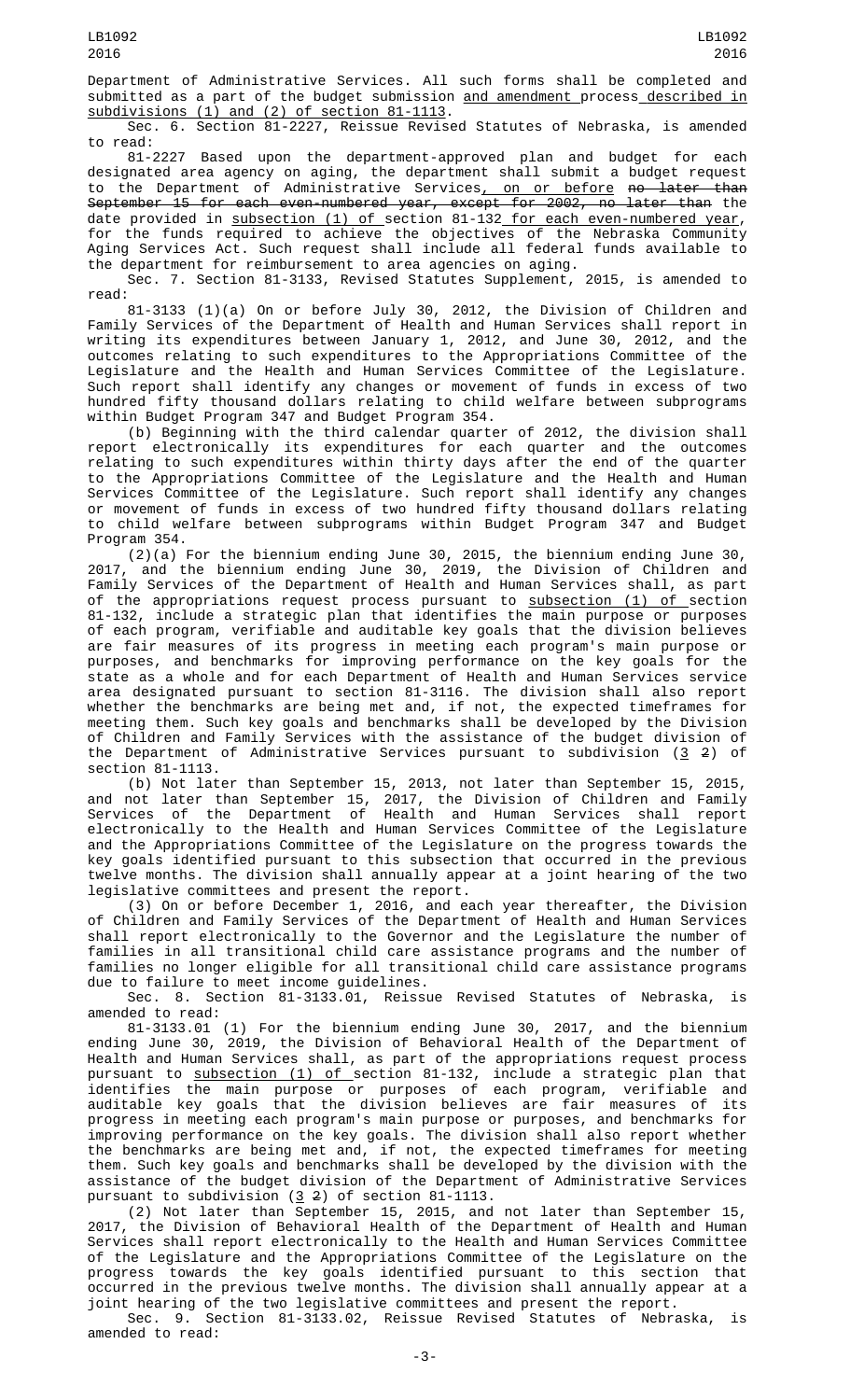81-3133.02 (1) For the biennium ending June 30, 2017, and the biennium ending June 30, 2019, the Division of Developmental Disabilities of the Department of Health and Human Services shall, as part of the appropriations request process pursuant to <u>subsection (1) of s</u>ection 81-132, include a strategic plan that identifies the main purpose or purposes of each program, verifiable and auditable key goals that the division believes are fair measures of its progress in meeting each program's main purpose or purposes, and benchmarks for improving performance on the key goals. The division shall also report whether the benchmarks are being met and, if not, the expected timeframes for meeting them. Such key goals and benchmarks shall be developed by the division with the assistance of the budget division of the Department of Administrative Services pursuant to subdivision (<u>3</u> 2) of section 81-1113.

(2) Not later than September 15, 2015, and not later than September 15, 2017, the Division of Developmental Disabilities of the Department of Health and Human Services shall report electronically to the Health and Human Services Committee of the Legislature and the Appropriations Committee of the Legislature on the progress towards the key goals identified pursuant to this section that occurred in the previous twelve months. The division shall annually appear at a joint hearing of the two legislative committees and present the report.

Sec. 10. Section 81-3133.03, Reissue Revised Statutes of Nebraska, is amended to read:

81-3133.03 (1) For the biennium ending June 30, 2017, and the biennium ending June 30, 2019, the Division of Medicaid and Long-Term Care of the Department of Health and Human Services shall, as part of the appropriations request process pursuant to <u>subsection (1) of s</u>ection 81-132, include a strategic plan that identifies the main purpose or purposes of each program, verifiable and auditable key goals that the division believes are fair measures of its progress in meeting each program's main purpose or purposes, and benchmarks for improving performance on the key goals. The division shall also report whether the benchmarks are being met and, if not, the expected timeframes for meeting them. Such key goals and benchmarks shall be developed by the division with the assistance of the budget division of the Department of Administrative Services pursuant to subdivision (3 2) of section 81-1113.

(2) Not later than September 15, 2015, and not later than September 15, 2017, the Division of Medicaid and Long-Term Care of the Department of Health and Human Services shall report electronically to the Health and Human Services Committee of the Legislature and the Appropriations Committee of the Legislature on the progress towards the key goals identified pursuant to this section that occurred in the previous twelve months. The division shall annually appear at a joint hearing of the two legislative committees and present the report.

Sec. 11. Section 83-918, Revised Statutes Supplement, 2015, is amended to read:

83-918 (1) For the biennium ending June 30, 2019, and the biennium ending June 30, 2021, the Department of Correctional Services shall, as part of the appropriations request process pursuant to <u>subsection (1) of </u>section 81-132, include a strategic plan that identifies the main purpose or purposes of each program, verifiable and auditable key goals that the department believes are fair measures of its progress in meeting each program's main purpose or purposes, and benchmarks for improving performance on the key goals. The department shall also report whether the benchmarks are being met and, if not, the expected timeframes for meeting them.

(2) Not later than September 15 in 2017, 2018, 2019, 2020, and 2021, the Department of Correctional Services shall report electronically to the Judiciary Committee of the Legislature and the Appropriations Committee of the Legislature on the progress towards the key goals identified pursuant to this section that occurred in the previous twelve months. In calendar years 2017, 2018, 2019, 2020, and 2021, the department shall appear at a joint hearing of the Judiciary Committee and Appropriations Committee and present the report.

Sec. 12. Section 85-1416, Reissue Revised Statutes of Nebraska, is amended to read:

85-1416 (1) Pursuant to the authority granted in Article VII, section 14, of the Constitution of Nebraska and the Coordinating Commission for Postsecondary Education Act, the commission shall, in accordance with the coordination function of the commission pursuant to section 85-1403, review and modify, if needed to promote compliance and consistency with the comprehensive statewide plan and prevent unnecessary duplication, the budget requests of the governing boards.

 $(2)(a)$  At least thirty days prior to submitting to the Governor their biennial budget requests pursuant to subdivision (1) of section 81-1113 and any major deficit appropriation requests pursuant to instructions of the Department of Administrative Services, the Board of Regents of the University of Nebraska and the Board of Trustees of the Nebraska State Colleges shall each submit to the commission an outline of its proposed operating budget. The outline of its proposed operating budget or outline of proposed state aid request shall include those information summaries provided to the institution's governing board describing the respective institution's budget for the next fiscal year or biennium. The outline shall contain projections of funds necessary for (i) the retention of current programs and services at current funding levels, (ii) any inflationary costs necessary to maintain current programs and services at the current programmatic or service levels, and (iii) proposed new and expanded programs and services. In addition to the outline, the commission may request